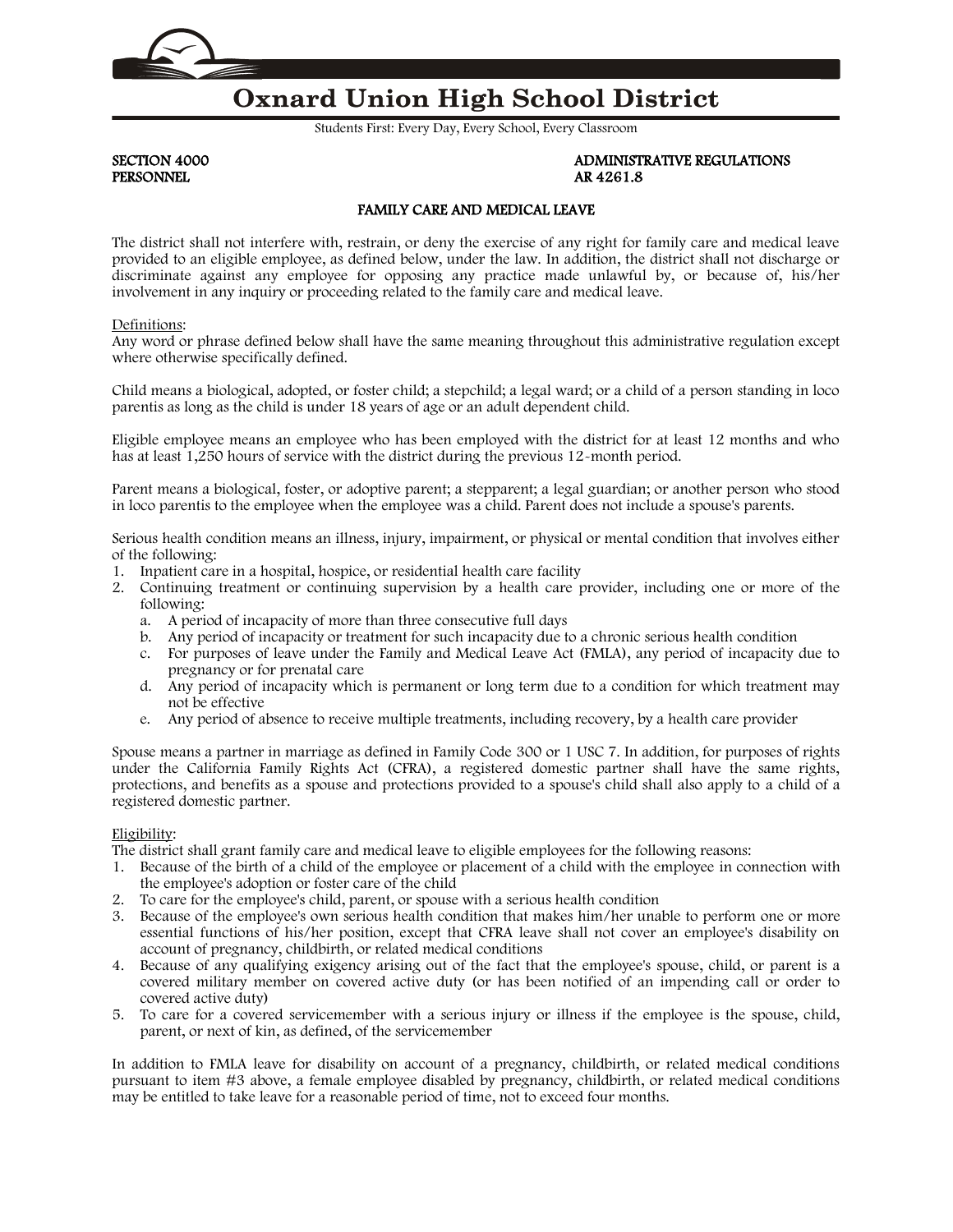#### Terms of Leave:

An eligible employee shall be entitled to a total of 12 work weeks of family care and medical leave during any 12 month period, except in the case of leave to care for a covered servicemember as provided under "Military Caregiver Leave" below.

This 12-month period shall coincide with the fiscal year.

Leave taken pursuant to the CFRA shall run concurrently with leave taken pursuant to the FMLA, except in the following circumstances:

- 1. Leave taken to care for a registered domestic partner or a child of a domestic partner. Such leave shall count as leave under the CFRA only.
- 2. Leave taken for disability on account of pregnancy, childbirth, or related medical conditions. FMLA leave taken for these purposes shall run concurrently with the California pregnancy disability leave granted pursuant to Government Code [12945.](http://www.gamutonline.net/displayPolicy/146412/4) CFRA leave related to the birth of a child shall not commence until the expiration of the pregnancy disability leave.

Leave taken for the birth or placement of a child must be concluded within the 12-month period beginning on the date of the birth or placement of the child. Such leave does not need to be taken in one continuous period of time. The basic minimum duration of the leave for birth or placement of a child shall be two weeks. However, the district shall grant a request for leave of less than two weeks' duration on any two occasions.

If both parents of a child work for the district, their family care and medical leave related to the birth or placement of the child shall be limited to a combined total of 12 weeks. This restriction shall apply whether or not the parents are married, not married, or registered domestic partners.

#### Use/Substitution of Paid Leave:

During the period of family care and medical leave or pregnancy disability leave, the employee may elect to use his/her accrued vacation leave, other accrued time off, or any other paid or unpaid time off negotiated with the district. If the leave is because of the employee's own serious health condition, the employee may use accrued sick leave pursuant to the collective bargaining agreement and/or Board policy.

# Intermittent Leave/Reduced Leave Schedule:

Leave related to the serious health condition of the employee or his/her child, parent, or spouse may be taken intermittently or on a reduced leave schedule when medically necessary, as determined by the health care provider of the person with the serious health condition. However, the district may limit leave increments to the shortest period of time that the district's payroll system uses to account for absences or use of leave.

If an employee needs intermittent leave or leave on a reduced work schedule that is foreseeable based on planned medical treatment for the employee or a family member, the district may require the employee to transfer temporarily to an available alternative position. This alternative position must have equivalent pay and benefits, the employee must be qualified for the position, and the position must better accommodate recurring periods of leave than the employee's regular job. Transfer to an alternative position may include altering an existing job to better accommodate the employee's need for intermittent leave or a reduced leave schedule.

#### Request for Leave:

An employee shall provide at least verbal notice sufficient to make the district aware that he/she needs family care and medical leave and the anticipated timing and duration of the leave. The employee need not expressly assert or mention FMLA/CFRA to satisfy this requirement; however, he/she must state the reason the leave is needed (e.g., birth of child, medical treatment). If more information is necessary to determine whether the employee is eligible for family care and medical leave, the Superintendent or designee shall inquire further and obtain the necessary details of the leave to be taken.

Based on the information provided by the employee, the Superintendent or designee shall designate the leave, paid or unpaid, as FMLA/CFRA qualifying leave and shall give notice of such designation to the employee.

When the need for the leave is foreseeable based on an expected birth, placement for adoption or foster care, or planned medical treatment for a serious health condition of the employee or a family member, the employee shall provide the district with at least 30 days advance notice before the leave. The employee shall consult with the district and make a reasonable effort to schedule, subject to the health care provider's approval, any planned medical treatment or supervision so as to minimize disruption to district operations.

When the 30 days notice is not practicable because of a lack of knowledge of approximately when leave will be required to begin, a change in circumstances, or a medical emergency, the employee shall provide the district with notice as soon as practicable.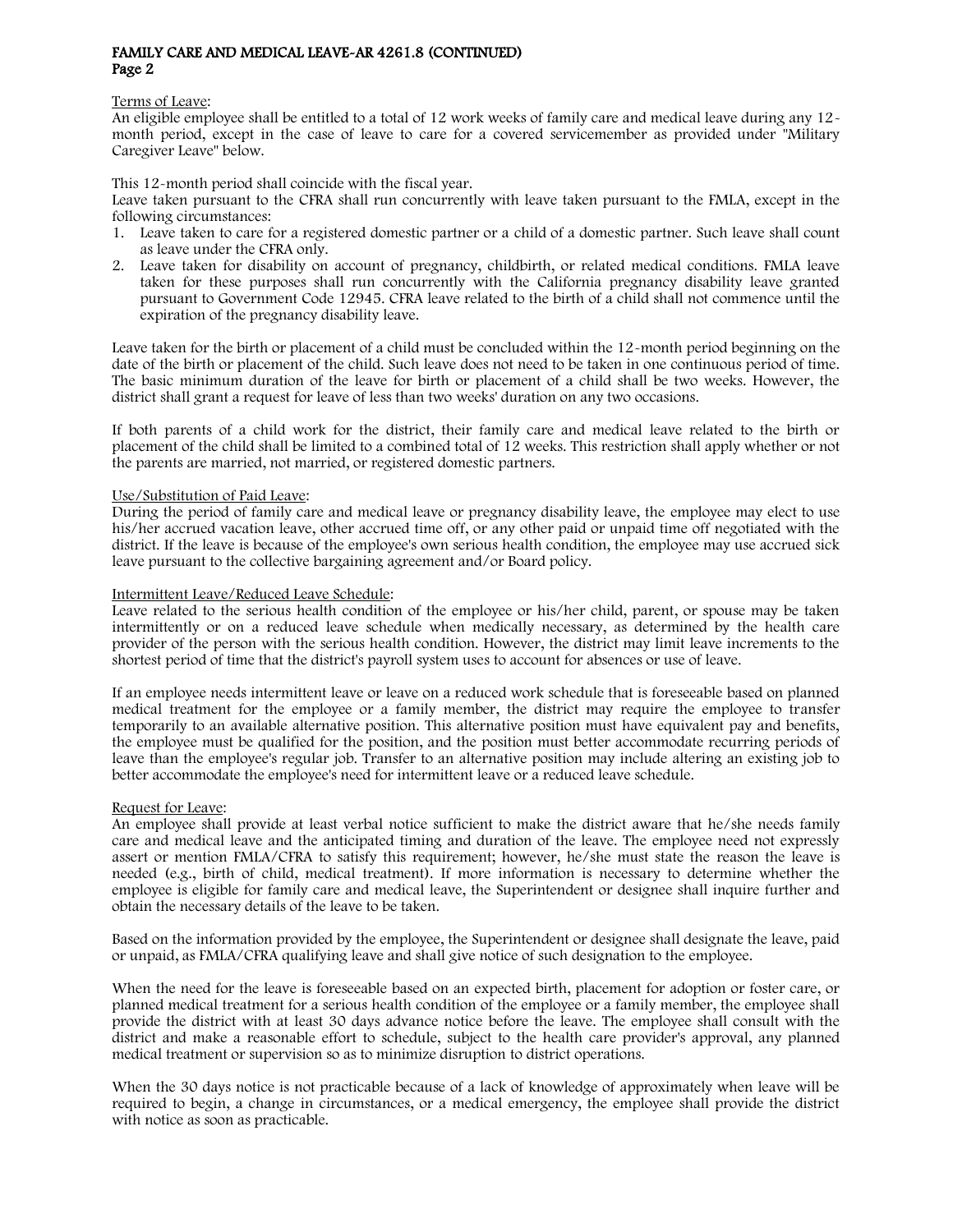#### Certification of Health Condition:

At the time of the employee's request for leave for his/her own or his/her child's, parent's, or spouse's serious health condition, or within five business days of the request, the Superintendent or designee shall request that the employee provide certification by a health care provider of the need for leave. Upon receiving the district's request, the employee shall provide the certification within 15 days, unless either the Superintendent or designee provides additional time or it is not practicable under the particular circumstances, despite the employee's diligent, good faith efforts.

The certification shall include the following:

- 1. The date on which the serious health condition began
- 2. The probable duration of the condition
- 3. If the employee is requesting leave to care for a child, parent, or spouse with a serious health condition, both of the following:
	- a. Statement that the serious health condition warrants the participation of a family member to provide care during a period of the treatment or supervision of the child, parent, or spouse
	- b. Estimated amount of time the health care provider believes the employee needs to care for the child, parent, or spouse
- 4. If the employee is requesting leave because of his/her own serious health condition, a statement that due to the serious health condition, he/she is unable to work at all or is unable to perform one or more essential functions of his/her job
- 5. If the employee is requesting leave for intermittent treatment or is requesting leave on a reduced leave schedule for planned medical treatment, a statement of the medical necessity for the leave, the dates on which treatment is expected to be given, the duration of such treatment, and the expected duration of the leave

The Superintendent or designee shall not request any genetic information, as defined in 42 USC [2000ff,](http://www.gamutonline.net/displayPolicy/605600/4) from any employee or his/her family member except as necessary to comply with a certification requirement for FMLA/CFRA leave purposes or with the prior written authorization of the employee. Any such genetic information received by the district shall be kept confidential in accordance with law.

When an employee has provided sufficient medical certification to enable the district to determine whether the employee's leave request is FMLA-eligible, the Superintendent or designee shall notify the employee within five business days whether the leave is FMLA-eligible. The Superintendent or designee may also retroactively designate leave as FMLA/CFRA as long as there is no individualized harm to the employee.

If the Superintendent or designee doubts the validity of a certification that accompanies a request for leave for the employee's own serious health condition, he/she may require the employee to obtain a second opinion from a district-approved health care provider, at district expense. If the second opinion is contrary to the first, the Superintendent or designee may require the employee to obtain a third medical opinion from a third health care provider approved by both the employee and the district, again at district expense. The opinion of the third health care provider shall be final and binding.

If additional leave is needed when the time estimated by the health care provider expires, the district may require the employee to provide recertification in the manner specified in items #1-5 above.

#### Fitness for Duty Upon Return to Work:

Upon expiration of leave taken for his/her own serious health condition, an employee shall present certification from his/her health care provider that he/she is able to resume work.

The certification from the employee's health care provider shall address the employee's ability to perform the essential functions of his/her job.

#### Rights to Reinstatement and Maintenance of Benefits:

Upon granting an employee's request for family care and medical leave, the Superintendent or designee shall guarantee to reinstate the employee in the same or a comparable position when the leave ends.

However, the district may refuse to reinstate an employee returning from leave to the same or a comparable position if all of the following apply:

- 1. The employee is a salaried "key employee" who is among the highest paid 10 percent of those district employees who are employed within 75 miles of the employee's worksite.
- 2. The refusal is necessary to prevent substantial and grievous economic injury to district operations.
- 3. The district informs the employee of its intent to refuse reinstatement at the time it determines that the refusal is necessary, and the employee fails to immediately return to service.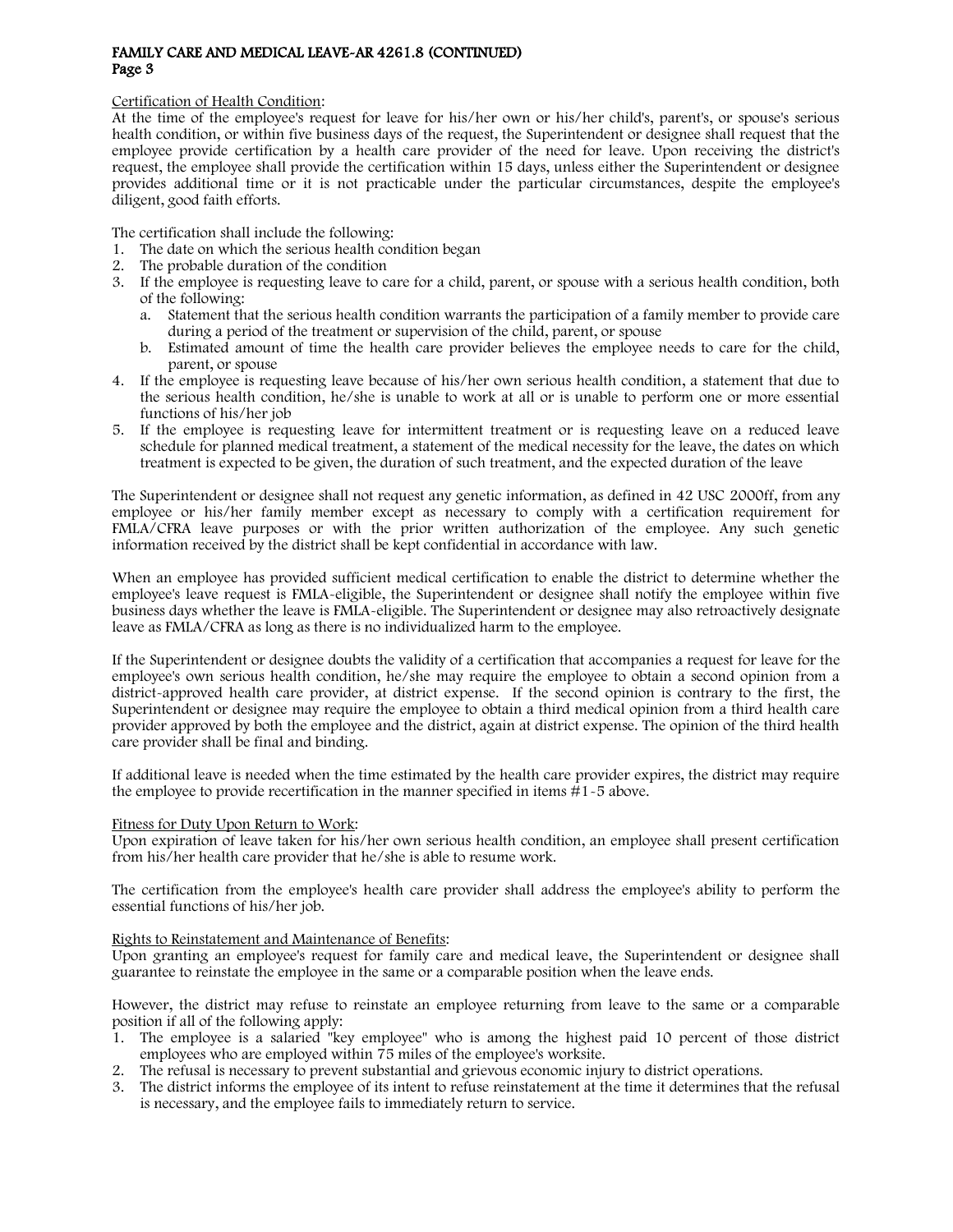During the period when an employee is on family care and medical leave, he/she shall maintain his/her status with the district and the leave shall not constitute a break in service for purposes of longevity, seniority under any collective bargaining agreement, or any employee benefit plan.

For a period of 12 work weeks, the district shall continue to provide an eligible employee on family care and medical leave the group health plan coverage that was in place before he/she took the leave. The employee shall reimburse the district for premiums paid during the family care and medical leave if he/she fails to return to district employment after the expiration of the leave and the failure is for any reason other than the continuation, recurrence, or onset of a serious health condition or other circumstances beyond his/her control.

In addition, during the period when an employee is on family care and medical leave, he/she shall be entitled to continue to participate in other employee benefit plans including life insurance, short-term or long-term disability insurance, accident insurance, pension and retirement plans, and supplemental unemployment benefit plans to the same extent and under the same conditions as apply to an unpaid leave taken for any other purpose. However, for purposes of pension and retirement plans, the district shall not be required to make plan payments for an employee during the leave period and the leave period shall not be counted for purposes of time accrued under the plan.

# Military Family Leave Resulting from Qualifying Exigencies:

An eligible employee may take up to 12 work weeks of unpaid leave during the 12-month period established by the district while a covered military member is on covered active duty or call to covered active duty status for one or more qualifying exigencies.

Covered military member means an employee's spouse, son, daughter, or parent on covered active duty or call to covered active duty status.

Covered active duty means duty during the deployment of a member of the regular Armed Forces to a foreign country or duty during the deployment of a member of the National Guard or Reserves to a foreign country under a call or order to active duty.

Qualifying exigencies include time needed to:

- 1. Address issues arising from short notice deployment (up to seven calendar days from the date of receipt of call or order of short notice deployment)
- 2. Attend military events and related activities, such as any official ceremony or family assistance program related to the active duty or call to active duty status
- 3. Arrange childcare or attend school activities arising from the active duty or call to active duty, such as arranging for alternative childcare, enrolling or transferring a child to a new school, or attending meetings
- 4. Make or update financial and legal arrangements to address a covered military member's absence
- 5. Attend counseling provided by someone other than a health care provider
- 6. Spend time (up to five days of leave per instance) with a covered military member who is on short-term temporary rest and recuperation leave during deployment
- 7. Attend to certain post-deployment activities, such as arrival ceremonies or reintegration briefings
- 8. Address any other event that the employee and district agree is a qualifying exigency

The employee shall provide the Superintendent or designee with notice of the need for the qualifying exigency leave as soon as practicable, regardless of how far in advance such leave is foreseeable.

An employee who is requesting such leave for the first time shall provide the Superintendent or designee with a copy of the covered military member's active duty orders, or other documentation issued by the military, and the dates of the service. In addition, the employee shall provide the Superintendent or designee with certification of the qualifying exigency necessitating the leave. The certification shall contain the information specified in 29 CFR [825.309.](http://www.gamutonline.net/displayPolicy/120647/4) 

The employee's qualifying exigency leave may be taken on an intermittent or reduced leave schedule basis.

During the period of qualified exigency leave, the district's rule regarding an employee's use of his/her accrued vacation leave and any other accrued paid or unpaid time off, as specified in "Use/Substitution of Paid Leave" above, shall apply.

#### Military Caregiver Leave:

The district shall grant up to a total of 26 work weeks of leave during a single 12-month period, measured forward from the first date of leave taken, to an eligible employee to care for a covered servicemember with a serious illness or injury. In order to be eligible for such military caregiver leave, an employee must be the spouse, son, daughter, parent, or next of kin of the covered servicemember. This 26-week period is not in addition to, but rather is inclusive of, the 12 work weeks of leave that may be taken for other FMLA qualifying reasons.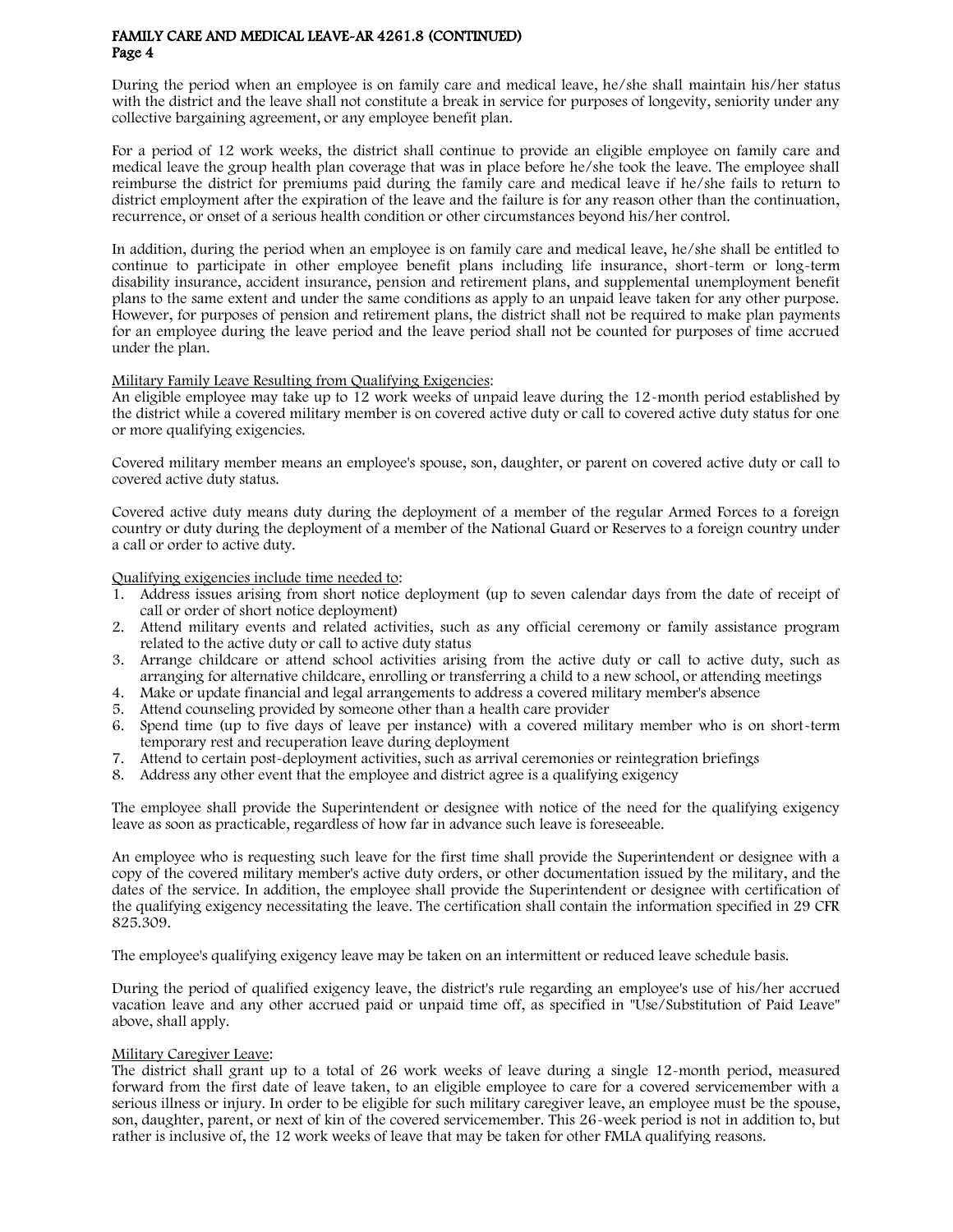Covered servicemember may be either:

- 1. A member of the Armed Forces, including a member of the National Guard or Reserves, who is undergoing medical treatment, recuperation, or therapy; is otherwise in outpatient status; or is otherwise on the temporary disability retired list for a serious injury or illness
- 2. A veteran who, within the five years preceding his/her undergoing of medical treatment, recuperation, or therapy for a serious injury or illness, was a member of the Armed Forces, including the National Guard or Reserves

Son or daughter of a covered servicemember means the biological, adopted, or foster child, stepchild, legal ward, or a child of any age for whom the covered servicemember stood in loco parentis.

Parent of a covered servicemember means the covered servicemember's biological, adopted, step or foster parent, or any other individual who stood in loco parentis to the covered servicemember (except "parents in law").

Next of kin means the nearest blood relative to the covered servicemember, or as designated in writing by the covered servicemember.

Outpatient status means the status of a member of the Armed Forces assigned to a military medical treatment facility as an outpatient or a unit established for the purpose of providing command and control of members of the Armed Forces receiving medical care as outpatients.

Serious injury or illness means:

- 1. For a member of the Armed Forces, an injury or illness incurred or aggravated by the member's service in the line of duty while on active duty in the Armed Forces that may render the member medically unfit to perform the duties of the member's office, grade, rank, or rating
- 2. For a veteran, an injury or illness incurred or aggravated by the member's service in the line of duty on active duty in the Armed Forces, including the National Guard or Reserves, that manifested itself before or after the member became a veteran

The employee shall provide reasonable and practicable notice of the need for the leave in accordance with the procedures in the section entitled "Request for Leave" above.

An employee requesting leave to care for a covered servicemember with a serious injury or illness shall provide the Superintendent or designee with certification from an authorized health care provider of the servicemember that contains the information specified in 29 CFR [825.310.](http://www.gamutonline.net/displayPolicy/120648/4)

The leave may be taken intermittently or on a reduced schedule when medically necessary. An employee taking military caregiver leave in combination with other leaves pursuant to this administrative regulation shall be entitled to a combined total of 26 work weeks of leave during a single 12-month period. When both spouses work for the district and both wish to take such leave, the spouses are limited to a maximum combined total of 26 work weeks during a single 12-month period. (29 USC [2612\)](http://www.gamutonline.net/displayPolicy/190947/4)

During the period of military caregiver leave, the district's rule regarding an employee's use of his/her accrued vacation leave and other accrued paid or unpaid time off, as specified in "Use/Substitution of Paid Leave" above, shall apply.

#### Notifications:

The Superintendent or designee shall provide the following notifications about state and federal law related to FMLA/CFRA:

1. General Notice: Information explaining the provisions of the FMLA/CFRA and employee rights and obligations shall be posted in a conspicuous place on district premises, or electronically, and shall be included in employee handbooks.

The general notice shall also explain an employee's obligation to provide the Superintendent or designee with at least 30 days notice of the need for the leave, when the need for the leave is reasonably foreseeable.

- 2. Eligibility Notice: When an employee requests leave or when the Superintendent or designee acquires knowledge that an employee's leave may be for an FMLA/CFRA qualifying reason, the Superintendent or designee shall, within five business days, provide notification to the employee of his/her eligibility to take such leave.
- 3. Rights and Responsibilities Notice: Each time the eligibility notice is provided to an employee, the Superintendent or designee shall provide written notification explaining the specific expectations and obligations of the employee, including any consequences for a failure to meet those obligations. Such notice shall include, as appropriate: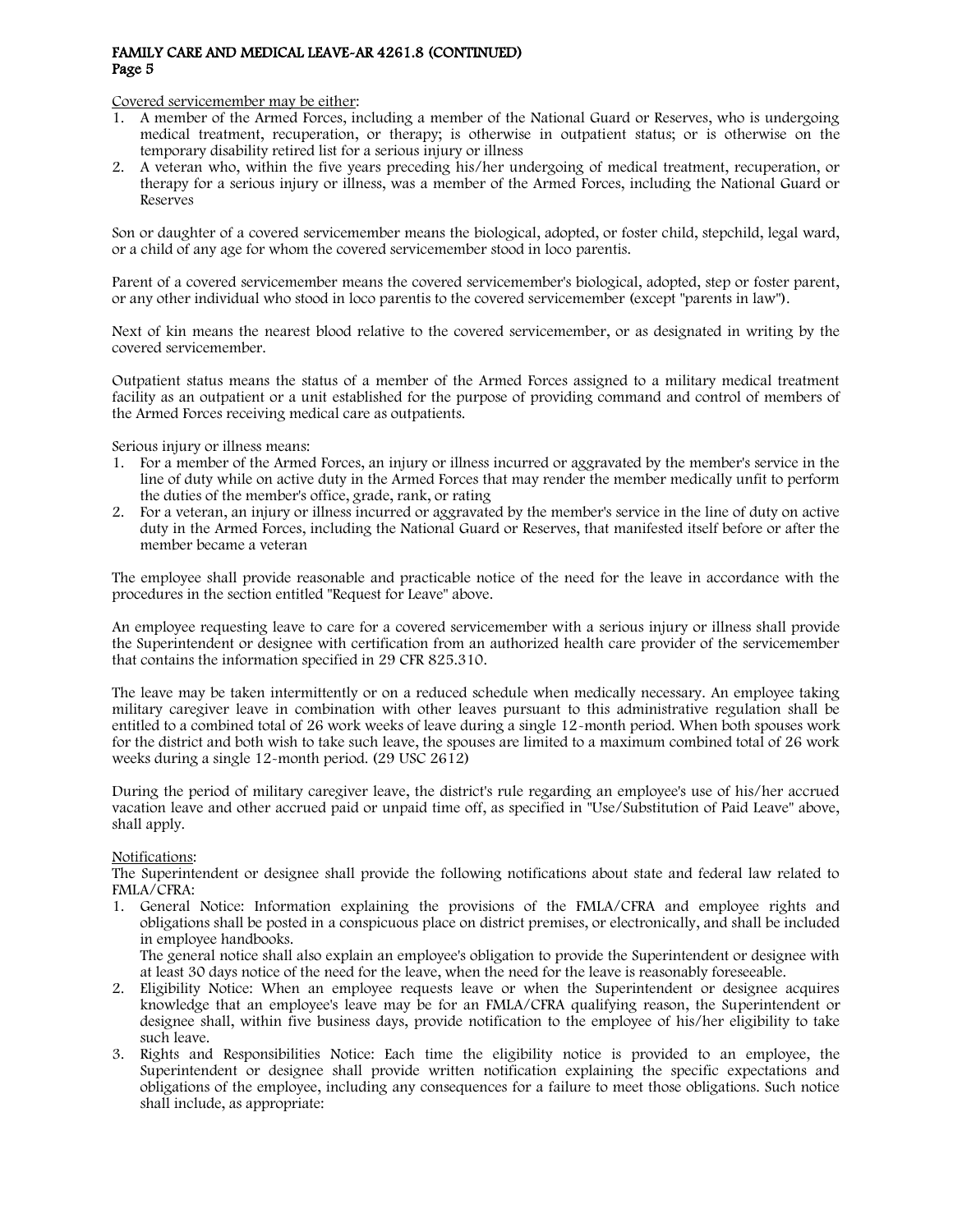- a. A statement that the leave may be designated and counted against the employee's annual FMLA/CFRA leave entitlement and the appropriate 12-month entitlement period, if qualifying
- b. Any requirements for the employee to furnish medical certification of a serious health condition, serious injury or illness, or qualifying exigency arising out of active duty or call to active duty status and the consequences of failing to provide the certification
- c. The employee's right to substitute paid leave, whether the district will require substitution of paid leave, conditions related to any substitution, and the employee's entitlement to take unpaid leave if the employee does not meet the conditions for paid leave
- d. Any requirements for the employee to make any premium payments to maintain health benefits, the arrangement for making such payments, and the possible consequences of failure to make payments on a timely basis
- e. If applicable, the employee's status as a "key employee," potential consequence that restoration may be denied following the FMLA leave, and explanation of the conditions required for such denial
- f. The employee's right to maintenance of benefits during the leave and restoration to the same or an equivalent job upon return from leave
- g. The employee's potential liability for health insurance premiums paid by the district during the employee's unpaid FMLA leave should the employee not return to service after the leave

Any time the information provided in the above notice changes, the Superintendent or designee shall, within five business days of his/her receipt of an employee's first notice of need for leave, provide the employee with a written notice referencing the prior notice and describing any changes to the notice.

4. Designation Notice: When the Superintendent or designee has information (e.g., sufficient medical certification) to determine whether the leave qualifies as FMLA/CFRA leave, he/she shall, within five business days, provide written notification designating the leave as FMLA/CFRA qualifying or, if the leave will not be so designated, the reason for that determination.

If the amount of leave needed is known, the notice shall include the number of hours, days, or weeks that will be counted against the employee's FMLA/CFRA entitlement. If it is not possible to provide that number at the time of the designation notice, notification shall be provided of the amount of leave counted against the employee's entitlement upon request by the employee and at least once in every 30-day period if leave was taken in that period.

If the district requires paid leave to be substituted for unpaid family care and medical leave, the notice shall so specify. If the district requires an employee to present a fitness-for-duty certification that addresses the employee's ability to perform the essential functions of the job, the notice shall also specify that requirement.

Any time the information provided in the designation notice changes, the Superintendent or designee shall, within five business days, provide the employee with written notice referencing the prior notice and describing any changes to the notice.

#### Records:

The Superintendent or designee shall maintain records pertaining to an individual employee's use of family care and medical leave in accordance with law.

#### Legal Reference:

EDUCATION CODE [44965](http://www.gamutonline.net/displayPolicy/131073/4) Granting of leaves of absence for pregnancy and childbirth FAMILY CODE [297](http://www.gamutonline.net/displayPolicy/327555/4)[-297.5](http://www.gamutonline.net/displayPolicy/327556/4) Rights, protections and benefits under law; registered domestic partners [300](http://www.gamutonline.net/displayPolicy/622236/4) Validity of marriage GOVERNMENT CODE [12940](http://www.gamutonline.net/displayPolicy/146260/4) Unlawful employment practices [12945](http://www.gamutonline.net/displayPolicy/146412/4) Pregnancy; childbirth or related medical condition; unlawful practice [12945.1](http://www.gamutonline.net/displayPolicy/211120/4)[-12945.2](http://www.gamutonline.net/displayPolicy/144662/4) California Family Rights Act CODE OF REGULATIONS, TITLE 2 [7291.2](http://www.gamutonline.net/displayPolicy/367983/4)[-7291.16](http://www.gamutonline.net/displayPolicy/367969/4) Sex discrimination: pregnancy and related medical conditions [7297.0](http://www.gamutonline.net/displayPolicy/367968/4)[-7297.11](http://www.gamutonline.net/displayPolicy/367957/4) Family care leave UNITED STATES CODE, TITLE 1 7 Definition of marriage, spouse UNITED STATES CODE, TITLE 29 [2601](http://www.gamutonline.net/displayPolicy/190945/4)[-2654](http://www.gamutonline.net/displayPolicy/190964/4) Family and Medical Leave Act of 1993, as amended UNITED STATES CODE, TITLE 42 [2000ff-](http://www.gamutonline.net/displayPolicy/605600/4)1-2000ff-11 Genetic Information Nondiscrimination Act of 2008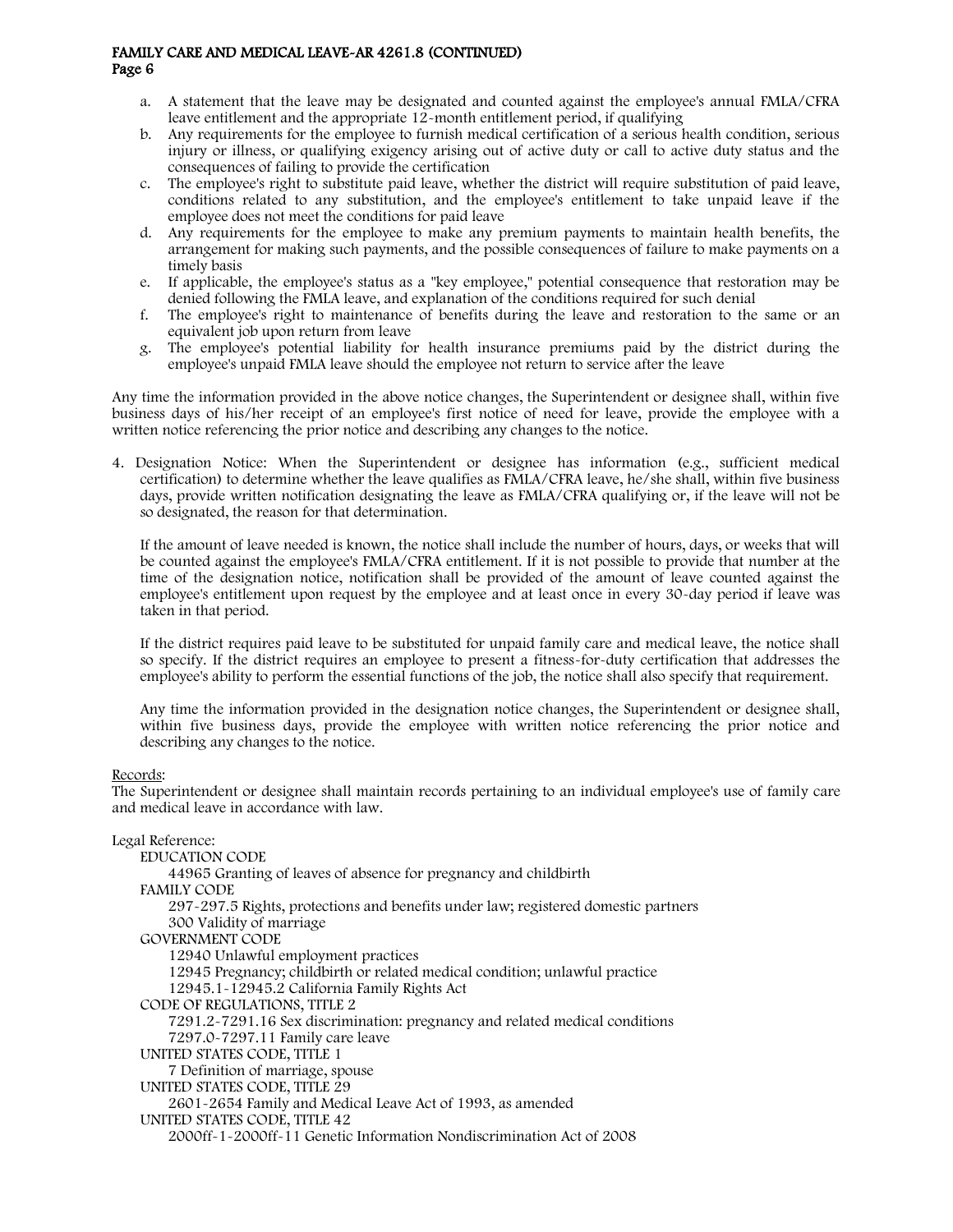CODE OF FEDERAL REGULATIONS, TITLE 29

[825.100](http://www.gamutonline.net/displayPolicy/558805/4)[-825.800](http://www.gamutonline.net/displayPolicy/120665/4) Family and Medical Leave Act of 1993 COURT DECISIONS

Faust v. California Portland Cement Company, (2007) 150 Cal.App.4th 864

Tellis v. Alaska Airlines, (9th Cir., 2005) 414 F.3d 1045

Management Resources:

FEDERAL REGISTER

Final Rule and Supplementary Information, November 17, 2008. Vol. 73, No. 222, pages 67934-68133 U.S. DEPARTMENT OF LABOR PUBLICATIONS

Military Family Leave Provisions of the FMLA Frequently Asked Questions and Answers WEB SITES

California Department of Fair Employment and Housing[: http://www.dfeh.ca.gov](http://www.dfeh.ca.gov/) U.S. Department of Labor, FMLA[: http://www.dol.gov/whd/fmla](http://www.dol.gov/whd/fmla)

Board Adopted: 09/12/12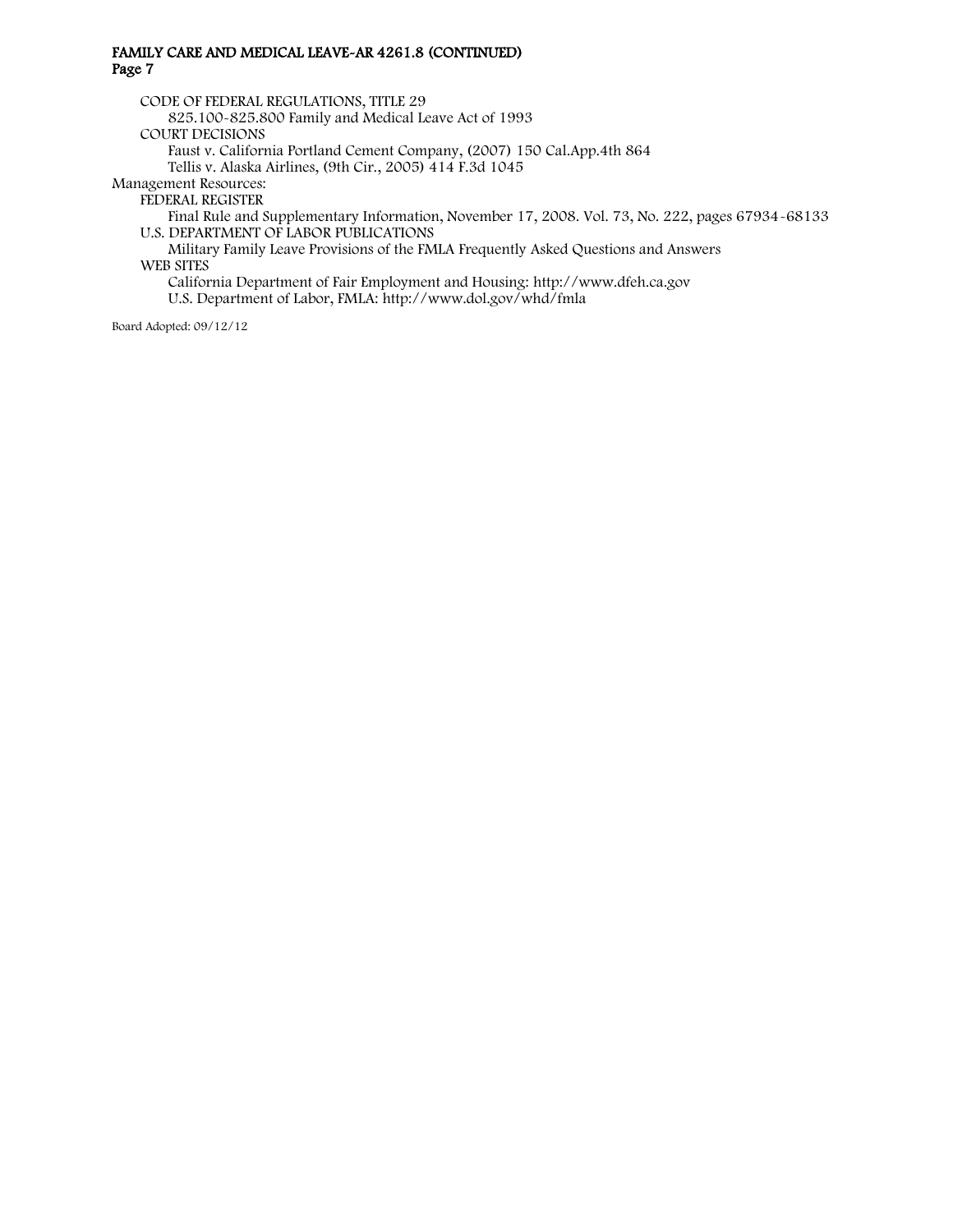

# **Oxnard Union High School District**

Students First: Every Day, Every School, Every Classroom

SECTION 4000 EXHIBIT PERSONNEL **Example 2008** 2 and 2008 2 and 2008 2 and 2008 2 and 2008 2 and 2008 2 and 2008 2 and 2008 2 and 2008 2 and 2008 2 and 2008 2 and 2008 2 and 2008 2 and 2008 2 and 2008 2 and 2008 2 and 2008 2 and 2008 2 and 2008

# FAMILY CARE AND MEDICAL LEAVE

# YOUR RIGHTS UNDER THE FAMILY AND MEDICAL LEAVE ACT OF 1993

FMLA requires covered employers to provide up to 12 weeks of unpaid, job-protected leave to "eligible" employees for certain family and medical reasons. Employees are eligible if they have worked for a covered employer for at least one year, and for 1,250 hours over the previous 12 months, and if there are at least 50 employees within 75 miles.

# REASONS FOR TAKING LEAVE

Unpaid leave must be granted for any of the following reasons:

- to care for the employee's child after birth, or placement for adoption or foster care;
- to care for the employee's spouse, son or daughter, or parent, who has a serious health condition; or
- for a serious health condition that makes the employee unable to perform the employee's job.

At the employee's or employer's option, certain kinds of paid leave may be substituted for unpaid leave.

# ADVANCE NOTICE AND MEDICAL CERTIFICATION

The employee may be required to provide advance leave notice and medical certification. Taking of leave may be denied if requirements are not met.

- The employee ordinarily must provide 30 days' advance notice when the leave is "foreseeable."
- An employer may require medical certification to support a request for leave because of a serious health condition, and may require second or third opinions (at the employer's expense) and a fitness for duty report to return to work.
- For the duration of FMLA leave, the employer must maintain the employee's health coverage under any "group health plan."
- Upon return from FMLA leave, most employees must be restored to their original or equivalent positions with equivalent pay, benefits and other employment terms.
- The use of FMLA leave cannot result in the loss of any employment benefit that accrued prior to the start of an employee's leave.

# UNLAWFUL ACTS BY EMPLOYERS

FMLA makes it unlawful for any employer to:

- interfere with, restrain, or deny the exercise of any right provided under FMLA;
- discharge or discriminate against any person for opposing any practice made unlawful by FMLA or for involvement in any proceeding under or relating to FMLA.

#### ENFORCEMENT

- The U.S. Department of Labor is authorized to investigate and resolve complaints of violations.
- An eligible employee may bring a civil action against an employer for violations.

FMLA does not affect any federal or state law prohibiting discrimination, or supersede any state or local law or collective bargaining agreement which provides greater family or medical leave rights.

#### FOR ADDITIONAL INFORMATION

Contact the nearest office of the Wage and Hour Division, listed in most telephone directories under U.S. Government, Department of Labor.

(2/94) 2/96

# FAMILY CARE AND MEDICAL LEAVE (CFRA LEAVE) AND PREGNANCY DISABILITY LEAVE

Under the California Family Rights Act of 1993 (CFRA), if you have more than 12 months of service with us and have worked at least 1,250 hours in the 12-month period before the date you want to begin your leave, you may have a right to an unpaid family care or medical leave (CFRA leave). This leave may be up to 12 work weeks in a 12- month period for the birth, adoption or foster care placement of your child or for your own serious health condition or that of your child, parent or spouse.